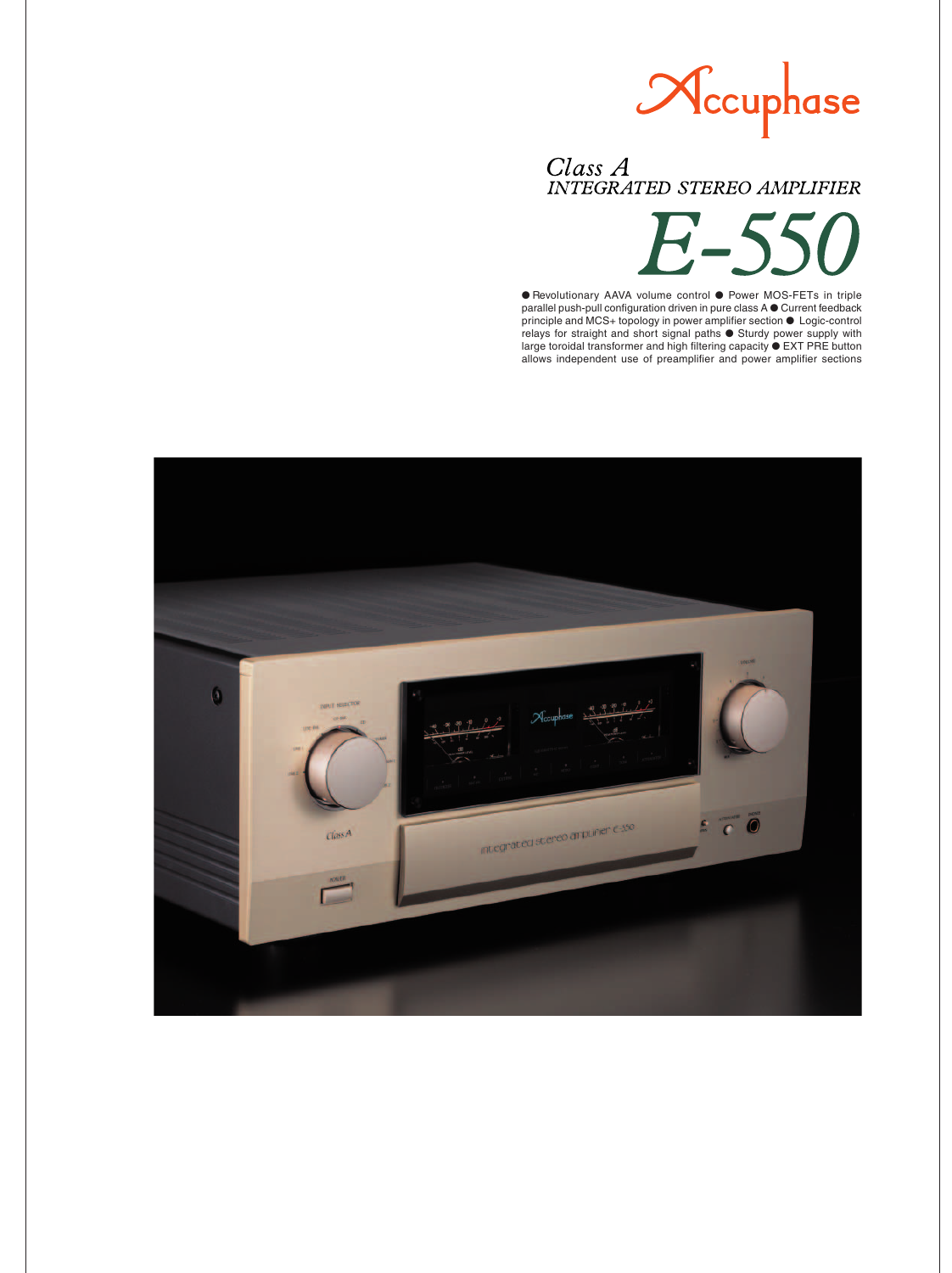

**The ultimate integrated pure class A amplifier** – **Power MOS-FETs arranged in triple parallel push-pull configuration. Innovative AAVA volume control. Strong power supply with large toroidal transformer and high filtering capacity supports linear output progression of 120 watts/ch into 2 ohms, 60 watts/ch into 4 ohms, or 30 watts/ch into 8 ohms. Power amp section uses current feedback for optimum high-frequency phase characteristics and MCS+ topology.**

The first integrated pure class A amplifier from Accuphase, the E-530, drew a lot of attention and praise. The E-550 now takes over as a further improved and fully redesigned successor model. It stands at the pinnacle of integrated amplifiers, featuring latest technology and strictly selected high-quality parts. For the first time in an integrated amplifier, it offers the revolutionary AAVA type volume control. In AAVA, amplification and volume control are fully unified, and no variable resistors are used. This ensures excellent sound quality and performance, but the circuitry requires a considerable amount of space. In order to enable the use of AAVA in an integrated amplifier, advanced design know-how and mounting technology were brought into play, to increase component density while keeping sonic purity and performance at the high level that is the hallmark of Accuphase. The result speaks for itself.

The power amplifier section features the highly acclaimed current feedback principle developed by Accuphase, as well as further improved "MCS+" circuit topology, for even better electrical characteristics. The output stage devices are

power MOS-FETs famous for their musical qualities, arranged in a triple parallel push-pull configuration and driven in pure class A. Low output impedance and constant voltage drive ensure superb speaker control. The large highefficiency toroidal transformer (430 VA) in the power supply, along with eight 10,000 µF filtering capacitors selected for their sonic properties support linear progression of output regardless of impedance, with a per-channel rating of 120 watts into 2 ohms, 60 watts into 4 ohms, or 30 watts into 8 ohms.

# **AAVA (Accuphase Analog Vari-gain Amplifier) volume control**

## ■ **Volume control resolution**

AAVA adjusts the listening volume by means of 16 current switches which are operated by 16 weighted V-I converter amplifiers. The number of possible volume steps set by the combination of these converter amplifiers is 2 to the power of  $16 = 65,536$ 

- **AAVA maintains high S/N ratio and uniform frequency response** With conventional volume controls, the impedance increases significantly at settings that correspond to normal listening levels, thereby leading to increased noise. Because AAVA performs adjustment by selective use of V-I converter amplifiers (changing the actual gain), there is no change in impedance and thus no deterioration of S/N ratio or alteration of frequency response. Changing the volume with AAVA does not mean introducing noise or detracting from the high performance of the amplifier.
- Same operation feel as a conventional high-quality volume control The volume control knob position is detected by a dedicated CPU which in turn selects the current switches for AAVA operation. Operating the knob therefore feels exactly the same as with a conventional control, and as before, operation via the remote commander is also possible.

■ Simple circuit configuration

AAVA unifies the amplifier and volume control functions, resulting in a circuit that is electrically very simple. Long-term reliability is excellent, with performance and sound quality that will remain unchanged also after prolonged use.

#### ■ **AAVA** means analog processing

The AAVA circuit converts the music signal from a voltage into a current, switches gain by means of current switches, and then reconverts the current into a voltage. The entire process is carried out in the analog domain.

■ **No more left/right tracking differences or crosstalk** 

Because AAVA is an electronic circuit employing highly precise metal film resistors, there is virtually no left/right tracking error also at low volume levels. Since channels can be kept separate, crosstalk also does not present a problem.

### ■ Attenuator and balance control also implemented by AAVA

The functions of the attenuator and the left/right balance control are covered by the AAVA circuit as well, eliminating the need for additional circuit stages. Keeping the configuration simple helps to maintain high performance and sonic purity.



I-V (current - voltage) converter.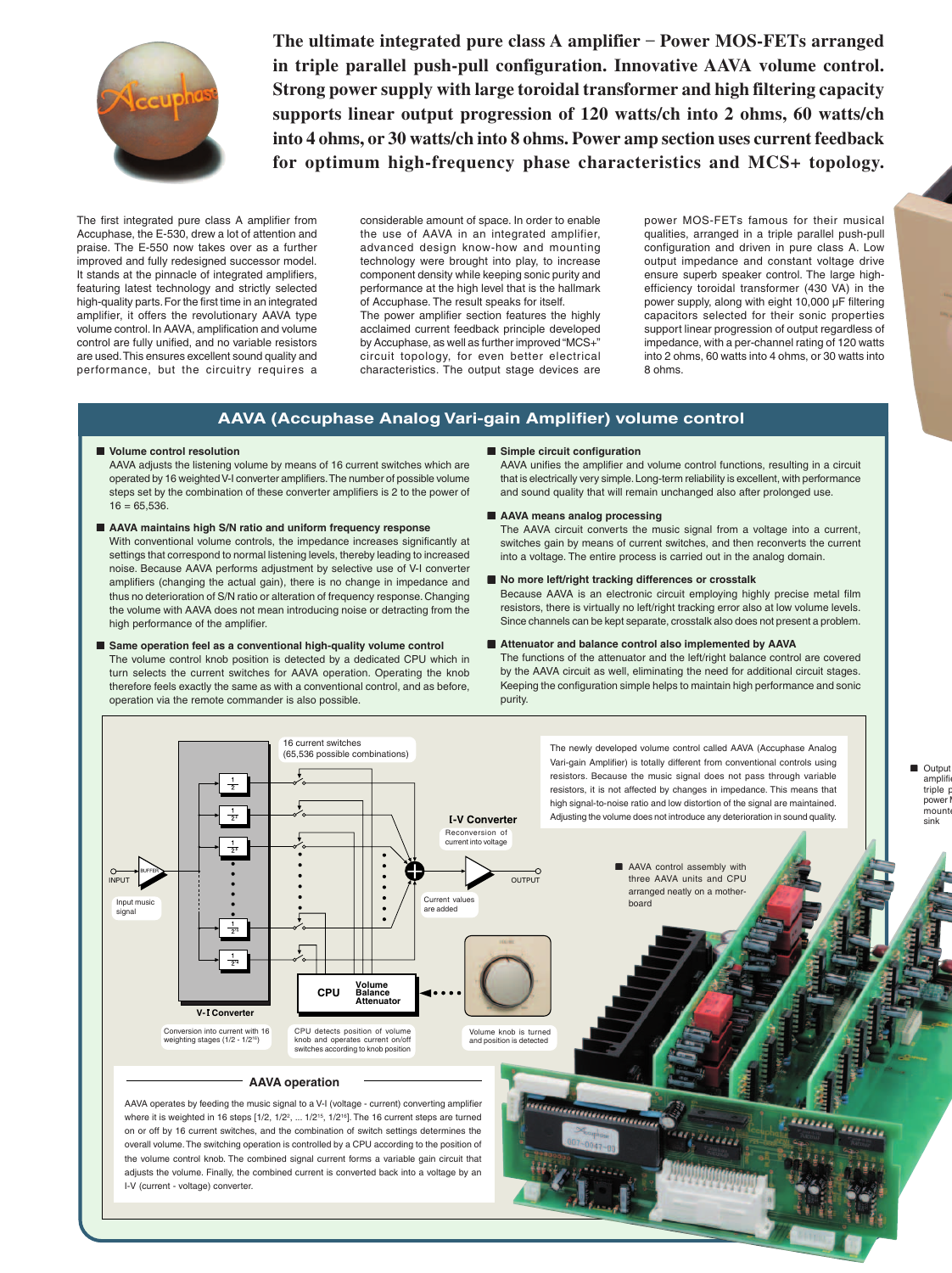■ Output stage and power amplifier assembly with triple parallel push-pull power MOS-FET devices mounted to large heat sink



■ Supplied remote commander RC-200<br>Allows volume adjustment and input source switching

**MOOD SEEM** 

■ The output stage uses power MOS-FETs in a triple parallel push-pull configuration driven in pure class A. Output power progression is linear, with a per-channel rating of 120 watts into 2 ohms, 60 watts into 4 ohms, or 30 watts into 8 ohms.

Tunn mm



Power MOS-FET devices

■ Power amplifier section uses MCS+ topology and current feedback principle to achieve excellent sound quality and optimum high-frequency phase characteristics.

35.55 59

- Logic-controlled relays assure high sound quality and long-term reliability.
- Balanced input connectors shut out external noise interference.
- "High Carbon" cast iron insulator feet with superior damping charac-teristics further enhance sound quality.
- Ample power supply with large high-efficiency toroidal transformer (430 VA) and 10,000  $\mu$ F  $\times$  8 filtering capacitors
- Analog peak power meters
- Option board slots allow functional expansion.
- Two sets of large-size speaker terminals accept either Y lugs or banana plugs.
- E-550 front panel switching<br>enables MC/MM selection for Analog Disc Input Board AD-20.
- EXT PRE button and preamplifier output/power amplifier input connectors allow independent use of preamplifier and power amplifier sections.







Large-size speaker terminals